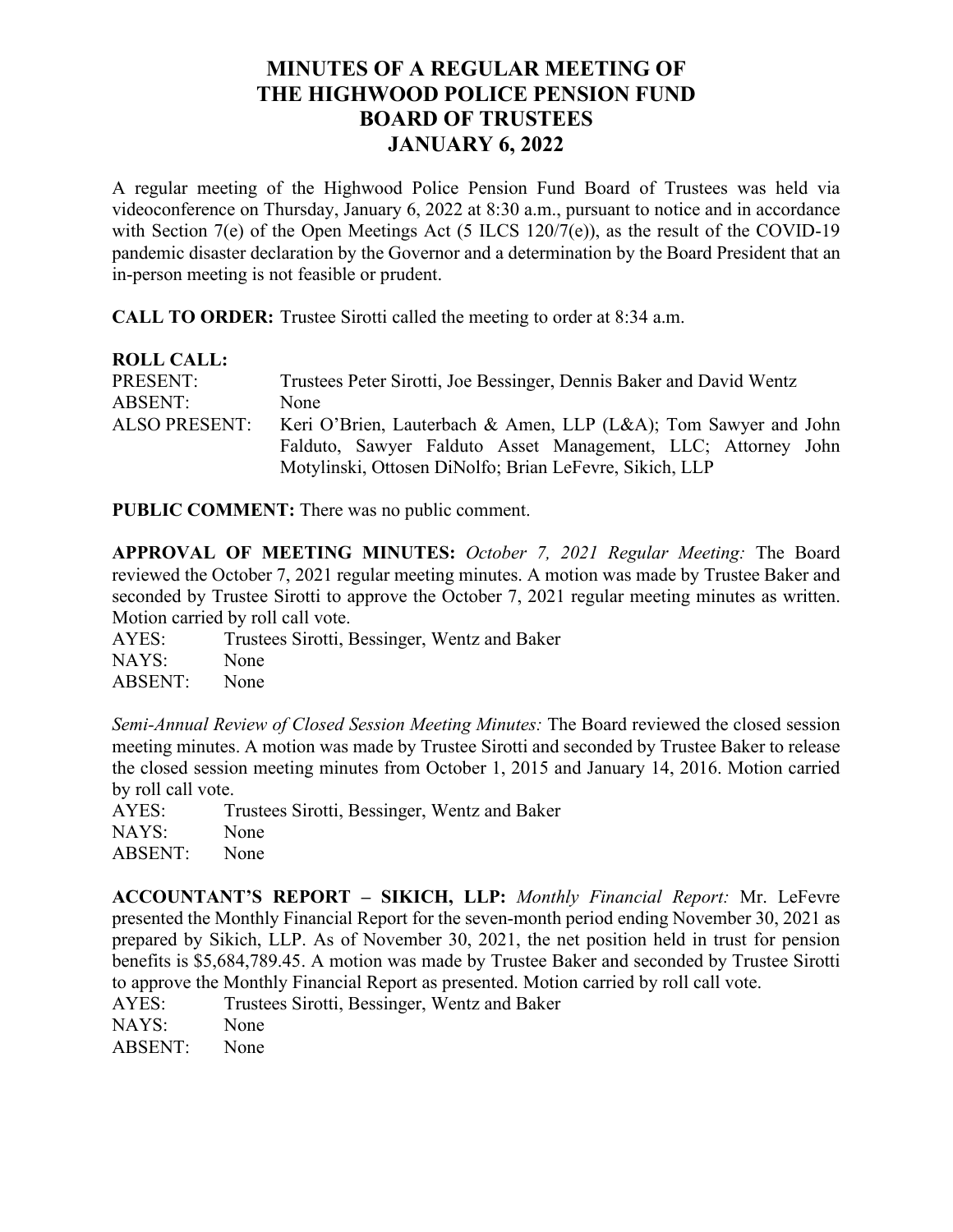Highwood Police Pension Fund Meeting Minutes – January 6, 2022 Page 2 of 5

*Presentation and Approval of Bills:* The Board reviewed the Disbursement Warrant for the period October 5, 2021 through January 13, 2022 for total disbursements of \$17,131. A motion was made by Trustee Baker and seconded by Trustee Sirotti to approve the disbursements as shown on the Disbursement Warrant in the amount of \$17,131. Motion carried by roll call vote.

AYES: Trustees Sirotti, Bessinger, Wentz and Baker NAYS: None ABSENT: None

*Additional Bills, if any:* There were no additional bills presented for approval.

**INVESTMENT REPORT – SAWYER FALDUTO ASSET MANAGEMENT, LLC:** *Quarterly Investment Performance Report:* Mr. Falduto presented the Quarterly Investment Performance Report for the period ending December 31, 2021. As of December 31, 2021, the fourth quarter net return is 2.4% versus the fourth quarter account benchmark of 3.1%. The investment return for the quarter is \$135,819 for an ending market value of \$5,749,963. The current asset allocation is as follows: fixed income at 57.7%, equities at 41.5% and cash equivalents at 0.9%. Mr. Sawyer reviewed the Market Commentary, Equity and Fixed Income Portfolios, Credit Rating Report and Transaction Ledger Report with the Board. A motion was made by Trustee Baker and seconded by Trustee Sirotti to accept the Quarterly Investment Performance Report as presented. Motion carried by roll call vote.

AYES: Trustees Sirotti, Bessinger, Wentz and Baker NAYS: None ABSENT: None

*Investment Policy – Review and Update as Needed:* The Board discussed the Investment Policy and determined that no changes are required at this time.

*Review/Approve Amendment to Fee Schedule:* Mr. Falduto informed the Board that there are no changes to the fee schedule at this time.

*Mr. Sawyer left the meeting at 8:54 a.m.*

*Post Consolidation Services Proposal:* The Board reviewed the post consolidation services proposal prepared by Sawyer Falduto Asset Management LLC. A motion was made by Trustee Wentz and seconded by Trustee Baker to accept the proposal as presented at the cost of \$500 per month, on a month-to-month basis, once the assets have been consolidated. Motion carried by roll call vote.

AYES: Trustees Sirotti, Bessinger, Wentz and Baker NAYS: None ABSENT: None

*Consolidation Related Matters:* This item was not discussed.

**COMMUNICATIONS AND REPORTS:** *Submission of Required Filers for Statements of Economic Interest:* The Board noted that the List of Filers must be submitted to the County by the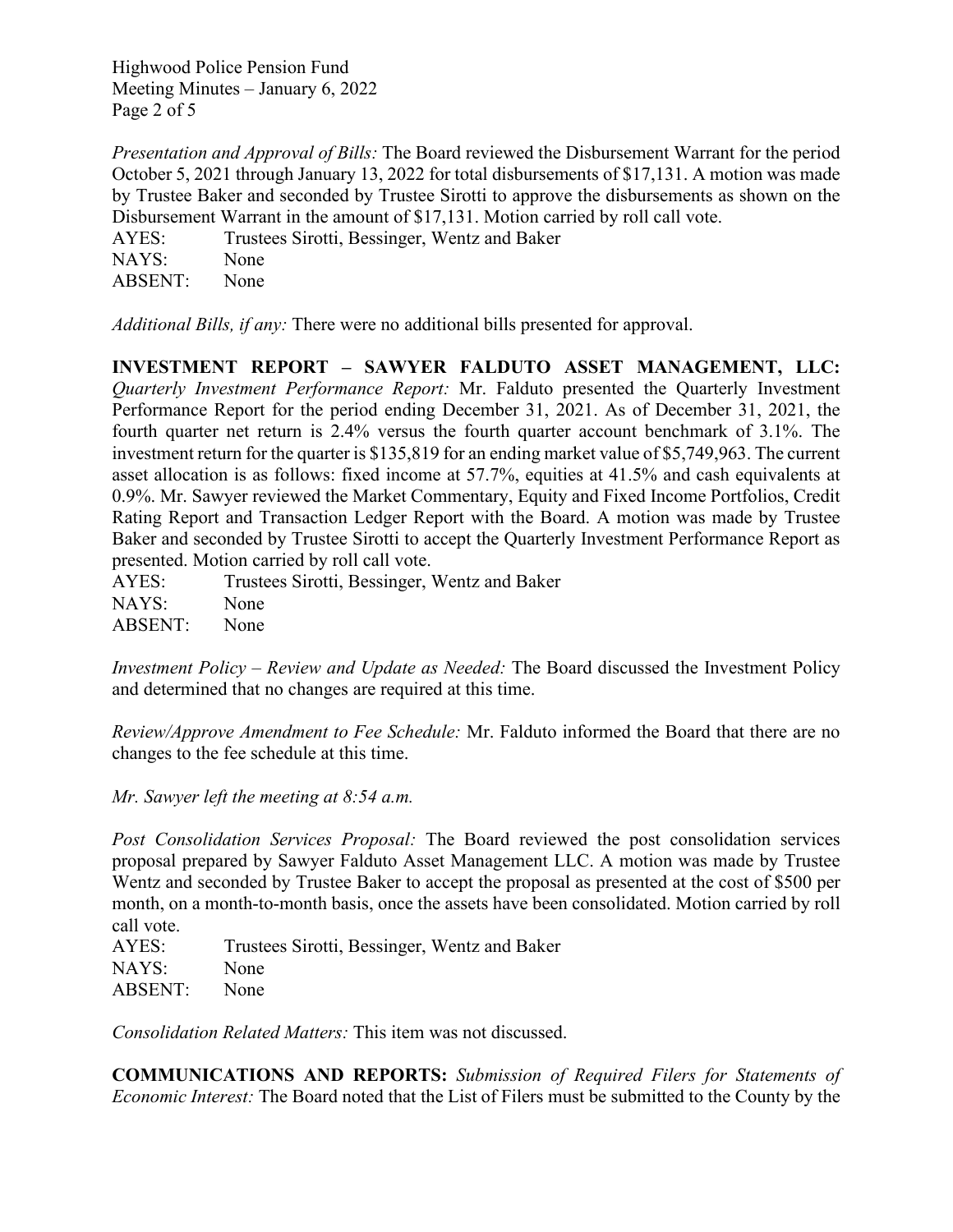Highwood Police Pension Fund Meeting Minutes – January 6, 2022 Page 3 of 5

City by February 1, 2022. Statements of Economic Interest will be sent to all registered filers who will need to respond by the deadline of May 1, 2022.

*Confirmation of Tax Levy for Fund in City Levy Ordinance:* The Board discussed the tax levy amount that the City of Highwood will levy to the Highwood Police Pension Fund. The Board directed Attorney Clifford to request a copy of the City's levy ordinance for the Board's review.

**ILLINOIS POLICE OFFICER PENSION INVESTMENT FUND (IPOPIF) (MARCH 1ST TRANCHE):** *Notice of Asset Transfer Date:* The Board noted that the Highwood Police Pension Fund asset transfer is scheduled for March 1, 2022.

*Review of IPOPIF Checklist:* The Board reviewed the IPOPIF checklist prepared by Attorney Clifford.

*Review/Approval of Resolution Appointing Authorized Agents and Review/Approval of Transfer Notice Letter to Investment Advisor and Custodian:* The Board discussed the Resolution appointing authorized agents and the transfer notice letters to investment advisors and custodians. A motion was made by Trustee Baker and seconded by Trustee Sirotti to table these items until the next regular meeting and direct the Board's attorney to send correspondence to IPOPIF, notifying them of the same. Motion carried by roll call vote.

AYES: Trustees Sirotti, Bessinger, Wentz and Baker NAYS: None ABSENT: None

*Review of Cash Flow Projections, Review/Approval of Transition Cash Retention, Identification of Local Account(s) for Cash and Amendments to and Future Termination of Investment Professional and Custodial Agreements:* The Board discussed the cash flow projections, transition cash retention, the identification of local accounts for cash and amendments to and future termination of investment professional and custodial agreements. A motion was made by Trustee Baker and seconded by Trustee Sirotti to table these items until the next regular meeting. Motion carried by roll call vote.

AYES: Trustees Sirotti, Bessinger, Wentz and Baker NAYS: None ABSENT: None

*Status of Arlington Heights PPF v. Pritzker:* Attorney Clifford discussed the status of the *Arlington Heights PPF v. Pritzker* lawsuit.

**APPLICATIONS FOR MEMBERSHIP/WITHDRAWALS FROM FUND:** There were no applications for membership or withdrawals from the Fund.

**APPLICATIONS FOR RETIREMENT/DISABILITY BENEFITS:** There were no applications for retirement or disability benefits.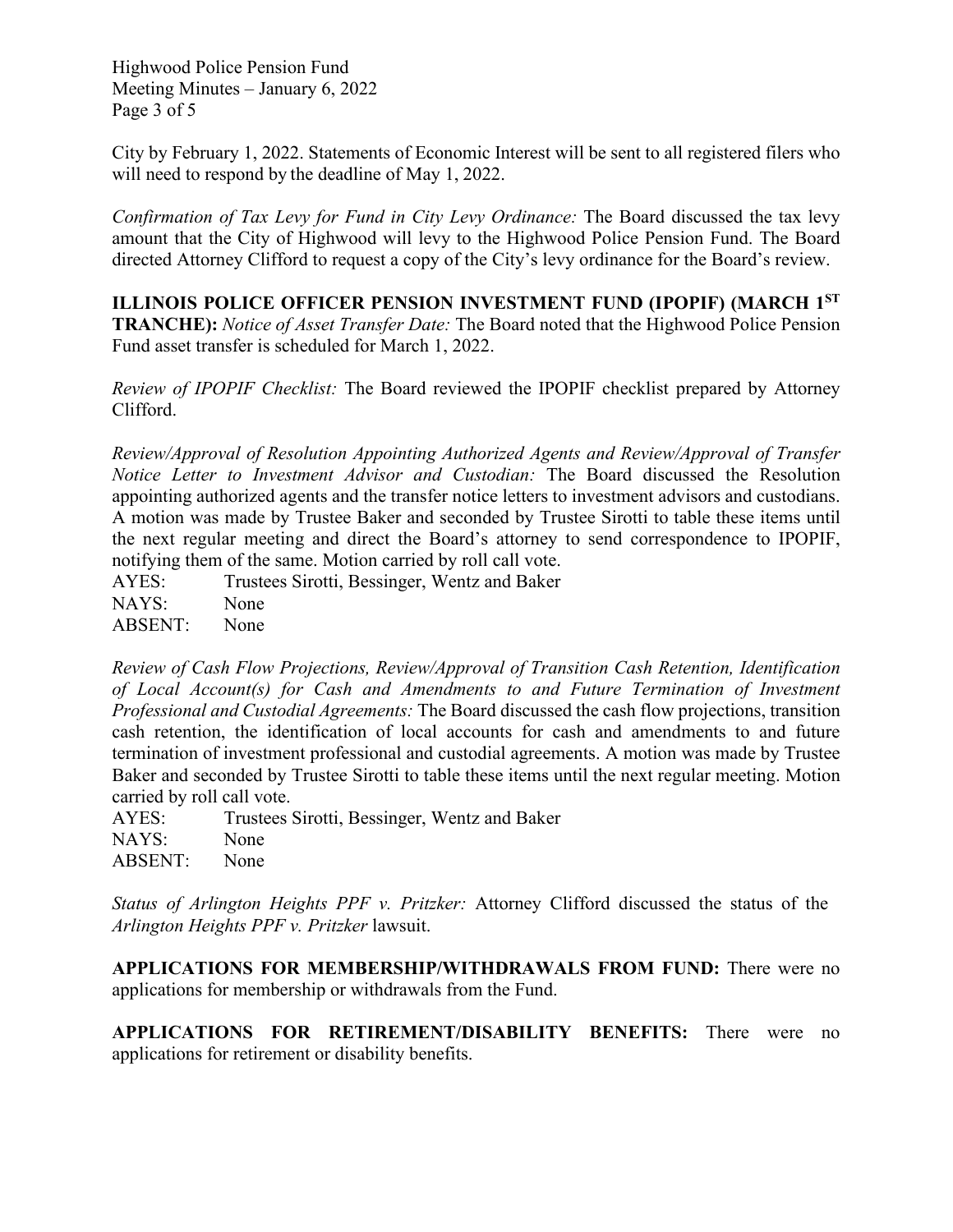Highwood Police Pension Fund Meeting Minutes – January 6, 2022 Page 4 of 5

**OLD BUSINESS:** *Status of Bessinger IMRF Service Transfer Application:* The Board noted that Joseph Bessinger submitted his transfer of creditable service application to IMRF. The Board discussed the interest rate to be used for Joseph Bessinger's IMRF transfer of creditable service. A motion was made by Trustee Baker and seconded by Trustee Sirotti to utilize a 6.25% interest rate when calculating the amount due. Motion carried by roll call vote.

AYES: Trustees Sirotti, Bessinger, Wentz and Baker NAYS: None ABSENT: None

**NEW BUSINESS:** *Review of Trustee Term Expirations and Election Procedures:* The Board noted that the active member term currently held by Trustee Sirotti is expiring in May 2022. Trustee Sirotti wishes to remain on the Board if nominated. L&A will conduct an election on behalf of the Pension Fund for one of the two active member Trustee positions.

*Approval Ottosen Engagement Letter and Retainer for 2022 and 2023:* The Board reviewed the two-year engagement letter and retainer agreement provided by Ottosen DiNolfo. A motion was made by Trustee Baker and seconded by Trustee Sirotti to engage Ottosen DiNolfo at the hourly rates as follows: \$235 per hour for attorneys; \$160 per hour for administrative staff and paralegals; and \$170 per hour for law clerks, and approve the retainer for \$600 per month. Motion carried by roll call vote.

AYES: Trustees Sirotti, Bessinger, Wentz and Baker NAYS: None ABSENT: None

*Servicer Certification from Illinois Finance Entities:* The Board noted that no servicer certifications are not needed at this time, as the Fund does not hold assets in an Illinois finance entity.

*Review/Approve Resolution Authorizing Signatory Authority:* Attorney Clifford informed the Board that the Resolution Authorizing Signatory Authority has been amended to reflect the correct spelling of Trustee Bessinger's name. A motion was made by Trustee Baker and seconded by Trustee Sirotti to adopt the amended Resolution 2022-01, a Resolution Establishing Signatory Authority for the Highwood Police Pension Fund, as discussed. Motion carried by roll call vote. AYES: Trustees Sirotti, Bessinger, Wentz and Baker NAYS: None ABSENT: None

**ATTORNEY'S REPORT – OTTOSEN DINOLFO:** Attorney Clifford provided updates on legal issues*,* as well as case law updates and information on the status of the consolidation.

**TRUSTEE TRAINING UPDATES:** *Status of Trustee Training Hours:* The Board discussed upcoming training opportunities. Trustees were reminded to submit any certificates of completion to L&A for recordkeeping.